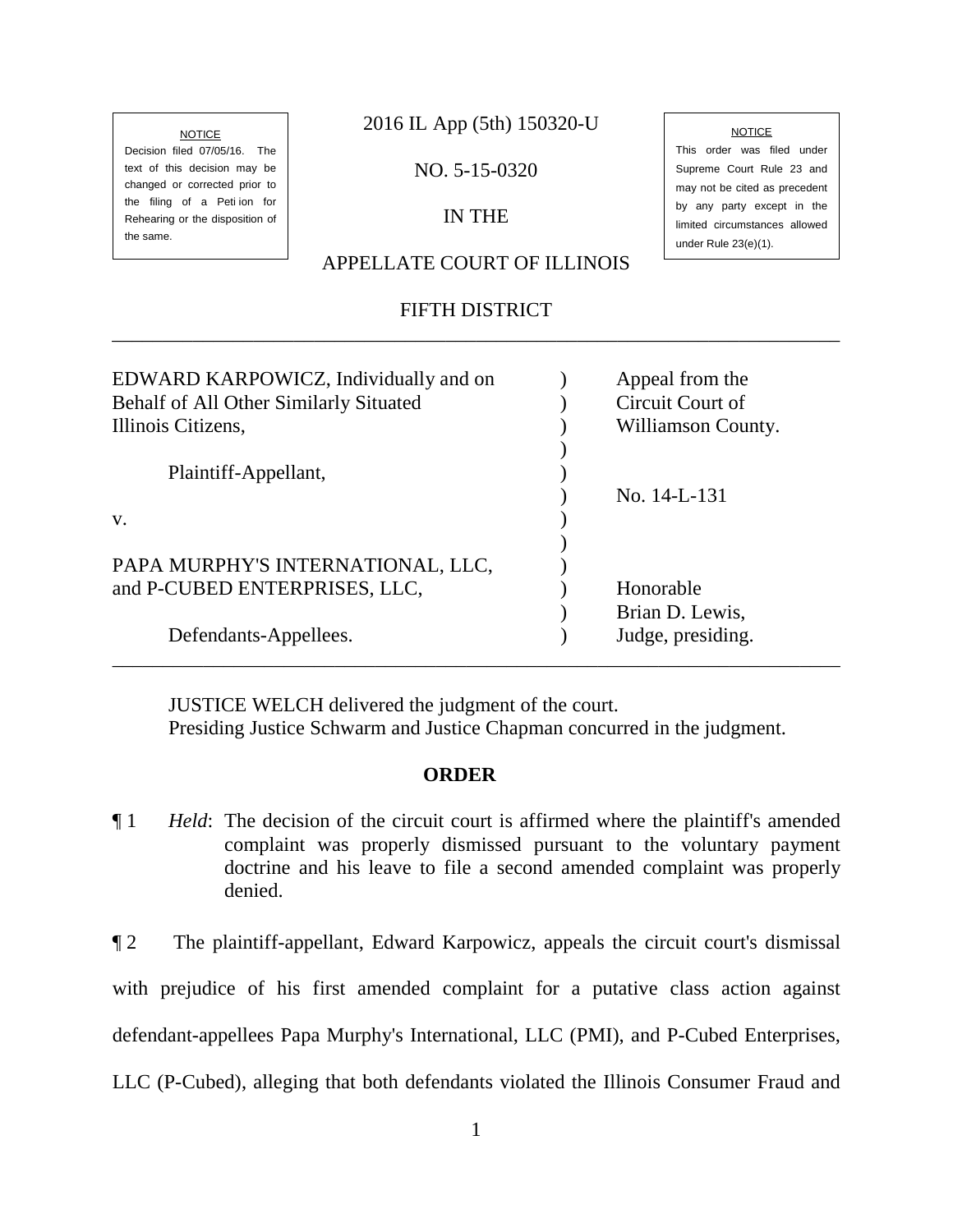Deceptive Business Practices Act (Consumer Fraud Act) (815 ILCS 505/1 *et seq*. (West 2014)). The plaintiff also appeals the circuit court's denial of his motion for leave to file a second amended complaint. For the following reasons, we affirm.

¶ 3 PMI is a franchisor that grants franchises for the operation of pizza stores that sell "take-and-bake" pizzas, uncooked pizzas that the consumer takes to bake at home. P-Cubed is a franchisee of PMI. The plaintiff's August 7, 2014, complaint alleged that on July 30, 2014, PMI charged him \$.80 tax on his \$9 purchase of a pizza from a Papa Murphy's located at 207 Harvard Drive, Edwardsville, Illinois. The plaintiff attached a copy of his sales receipt indicating that on July 30, 2014, he purchased a pizza in the amount of \$11, received a \$2 discount, and was charged \$9 plus tax in the amount of  $$.80<sup>1</sup>$  As the basis of his claim, the plaintiff cited to the Retailers' Occupation Tax Act (35 ILCS 120/2 *et seq*. (West 2014)) and its accompanying administrative regulation, Title 86, part 130, section 130.310, which provide that a 1% rate<sup>2</sup> shall apply to food items that are sold by a retailer without facilities for on-premises consumption of food and that are not ready for immediate consumption. The plaintiff's one-count putative class action against PMI claimed that PMI's 9% tax charge was an unfair and deceptive act in violation of the Consumer Fraud Act. The plaintiff sought to represent a class of Illinois citizens who have been charged excessive sales tax by PMI.

<u>1</u> <sup>1</sup>The plaintiff's amended complaint likewise stated that a receipt of his purchase was attached as Exhibit B, though this receipt is not in fact attached to the amended complaint.

 $2$ Local taxes may increase the 1% base sales tax rate.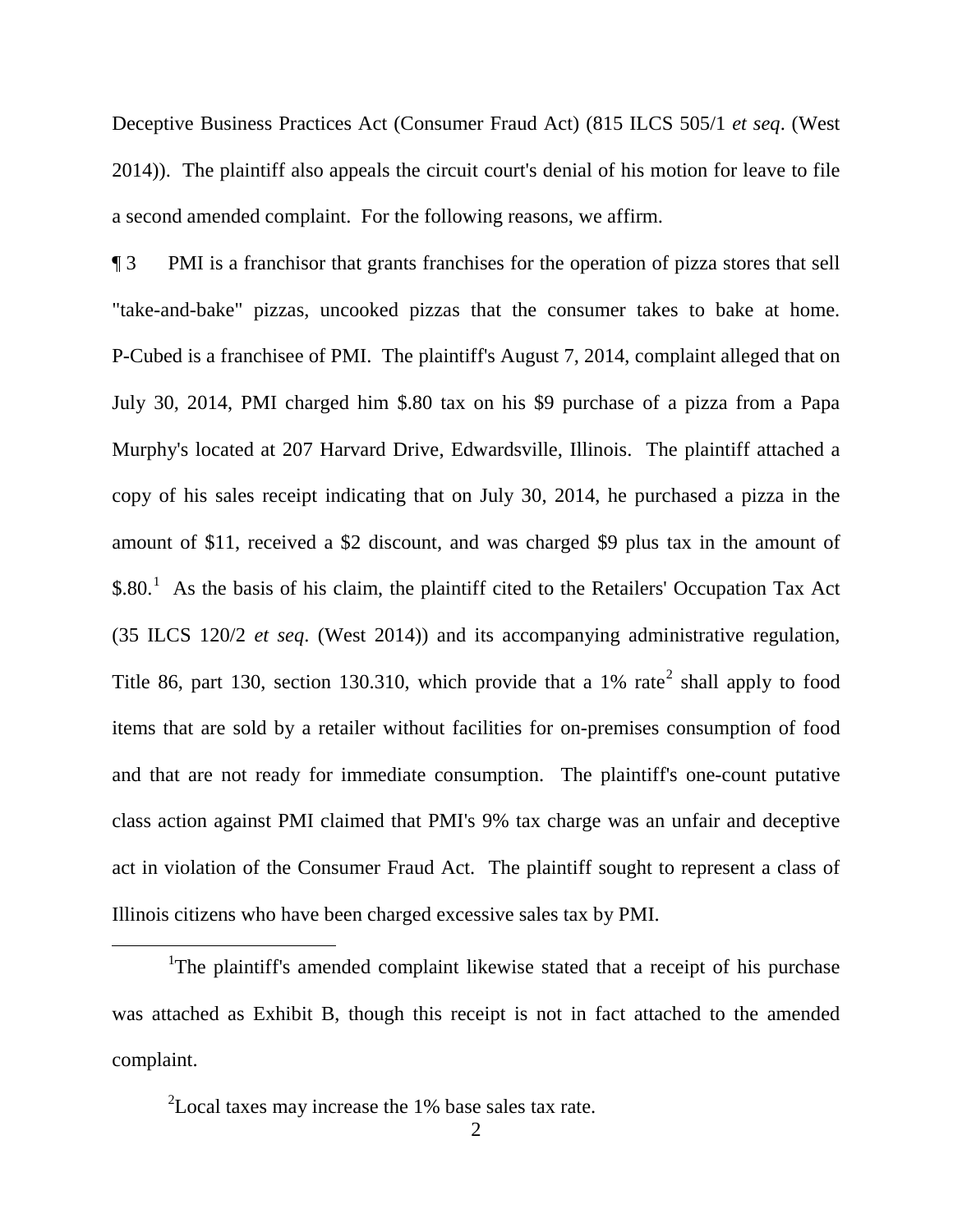¶ 4 On August 29, 2014, the plaintiff filed his first amended complaint, adding defendant P-Cubed to the lawsuit. The allegations against PMI in the amended complaint (count I) remained unchanged from the original complaint, while count II made an identical allegation against P-Cubed. The plaintiff alleged that both defendants have a routine practice of charging more than 1% sales tax, and that this unfair and deceptive practice results in collectively substantial losses that will injure the public and the proposed class under the guise that the extracted sales tax is lawful, and "as retail merchants have a self-executing power to terminate the availability of goods by refusing to sell purchasers goods if purchasers fail to tender taxes, and such was a subjective apprehension of potential injury to constitute duress."

¶ 5 Both PMI and P-Cubed moved to dismiss the plaintiff's amended complaint. On November 5, 2014, P-Cubed filed its motion to dismiss count II of the plaintiff's amended complaint pursuant to section 2-615 of the Code of Civil Procedure (735 ILCS 5/2-615 (West 2014)), arguing that the plaintiff cannot assert a claim to recover taxes that have been remitted to the state, that the amended complaint is fatally deficient because the suit is barred by the voluntary payment doctrine, and that the amended complaint fails to assert a valid claim pursuant to the Consumer Fraud Act. On November 7, 2014, PMI filed its motion to dismiss count I of the plaintiff's amended complaint pursuant to section 2-615, or in the alternative, section 2-619 (735 ILCS 5/2-619 (West 2014)). PMI also submitted a supporting memorandum of law. PMI's motion sought dismissal both because the amended complaint failed to state a valid claim to recover the tax overcharge alleged, and because PMI was the wrong defendant, even if it were a cognizable claim.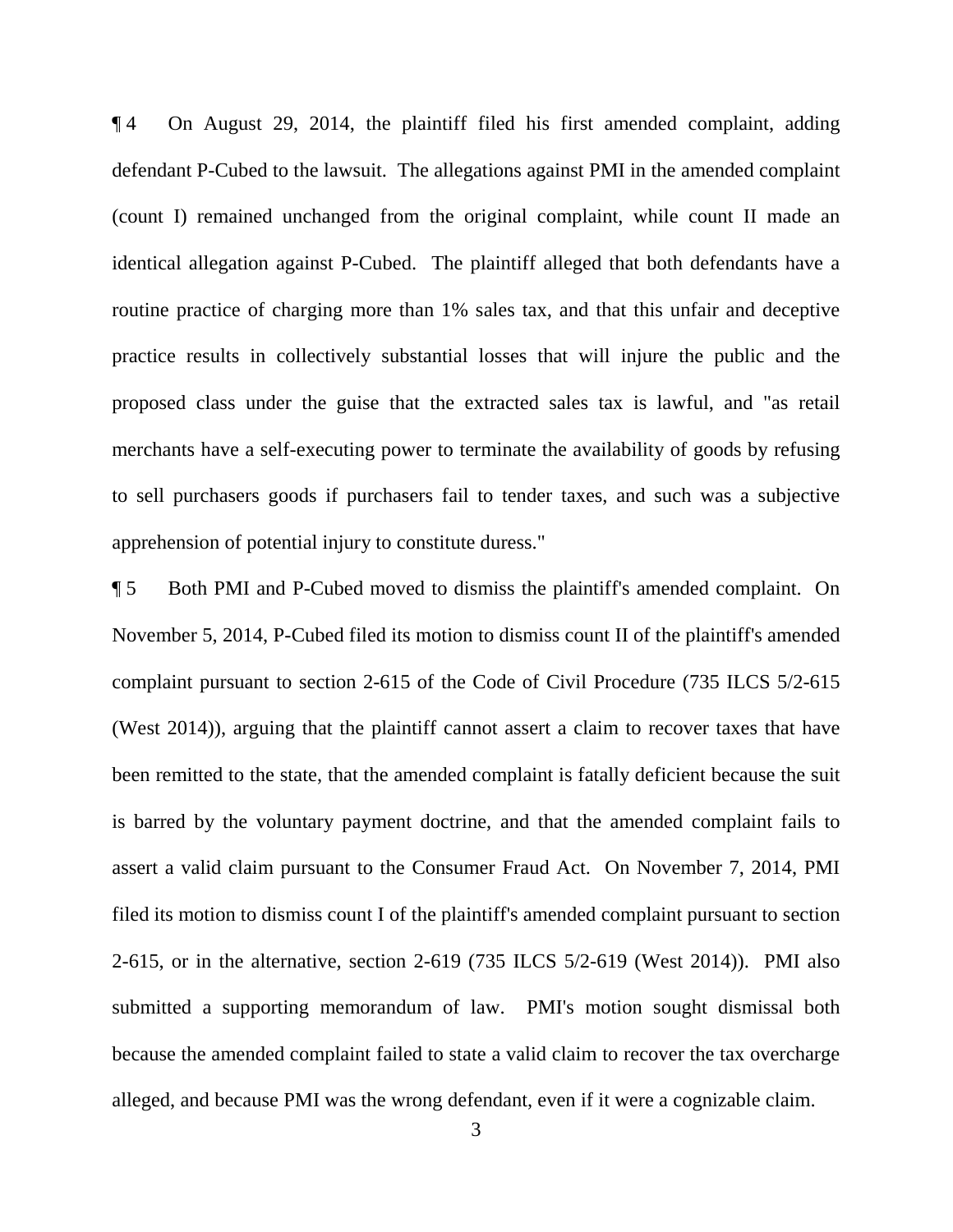¶ 6 On March 10, 2015, the circuit court heard argument regarding the motions and took the matter under advisement. After consideration of the arguments, pleadings, statutes, and relevant case law, the court granted both defendants' motions to dismiss on April 24, 2015, determining that a Papa Murphy's pizza did not constitute a "necessity" such that the plaintiff's payment of the tax could be deemed to have been made under duress. As such, the court concluded that the voluntary payment doctrine precluded the plaintiff's claim.

¶ 7 On May 22, 2015, the plaintiff filed a motion to reconsider, or in the alternative, that the court grant him leave to file a second amended complaint, asserting as count III a "failure to monitor" claim against PMI. The plaintiff attached no proposed amendment to his request; after PMI pointed out in its response that this failure was sufficient grounds for denying the motion, on June 22, 2015, the plaintiff filed another motion requesting leave to file a second amended complaint, this time attaching a proposed amendment that repeated the two previously dismissed claims and adding a third count against PMI for negligent supervision of a franchise. The court dismissed both motions on July 1, 2015. This appeal followed.

¶ 8 An order granting a section 2-615 motion to dismiss is reviewed *de novo. Kanerva v. Weems*, 2014 IL 115811, ¶ 33. A section 2-615 motion to dismiss challenges the legal sufficiency of a complaint; in ruling on such a motion, a court must accept as true all well-pleaded facts in the complaint, as well as any reasonable inferences that may arise from them. *Id.* The critical inquiry is whether the allegations of the complaint, when construed in the light most favorable to the plaintiff, are sufficient to establish a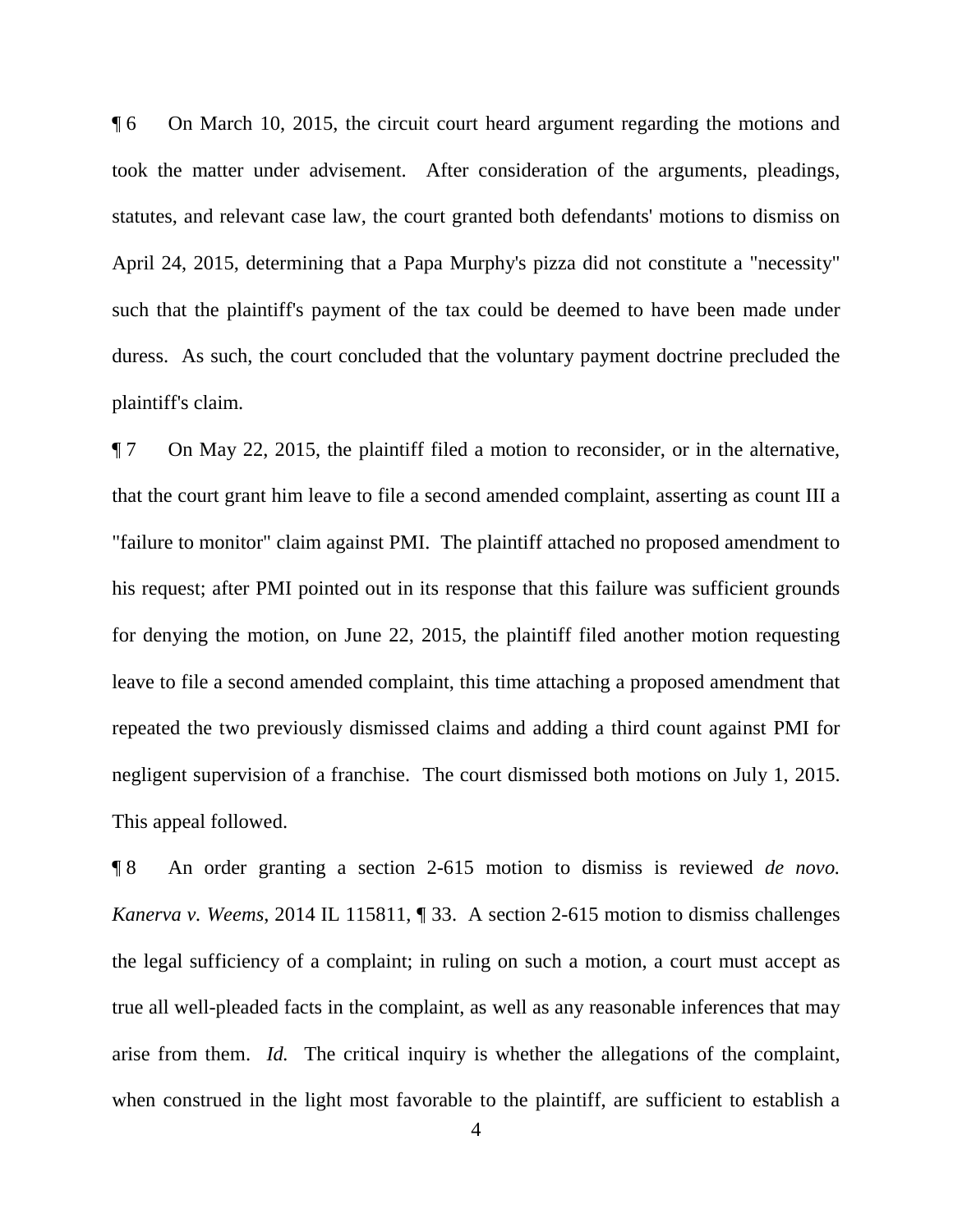cause of action upon which relief may be granted. *Id.* A cause of action should not be dismissed under section 2-615 unless it is clearly apparent from the pleadings that no set of facts can be proven that would entitle the plaintiff to recover. *Id.*

¶ 9 The plaintiff first asserts that the circuit court erred in granting the defendants' motions to dismiss, arguing that his first amended complaint stated a legally viable cause of action for consumer fraud. Both PMI and P-Cubed responded that the plaintiff failed to state a cause of action because his complaint is barred by the voluntary payment doctrine, and because he failed to adequately plead the elements of statutory consumer fraud; PMI additionally asserted in its brief that the plaintiff failed to plead facts that would support a claim of direct or vicarious liability against it. We agree with the trial court and the defendants that the plaintiff's claims in his first amended complaint are barred by the voluntary payment doctrine, and we find it dispositive of the first issue on appeal.

¶ 10 We begin by noting that Illinois courts have long held that a plaintiff may not assert a claim to recover taxes that have been remitted to the state, even if such payment was erroneous.<sup>3</sup> See, *e.g., Hagerty v. General Motors Corp.*, 59 Ill. 2d 52, 59 (1974);

 $\frac{1}{3}$  $3$ The Retailers' Occupation Tax Act imposes a tax on the occupation of selling tangible personal property for use or consumption in Illinois. The tax is computed as a percentage of the retailers' gross receipts and is remitted to the Illinois Department of Revenue (IDOR). 35 ILCS 120/2 (West 2014). The Illinois Use Tax Act imposes a tax upon a privilege of using tangible personal property purchased at retail from a retailer.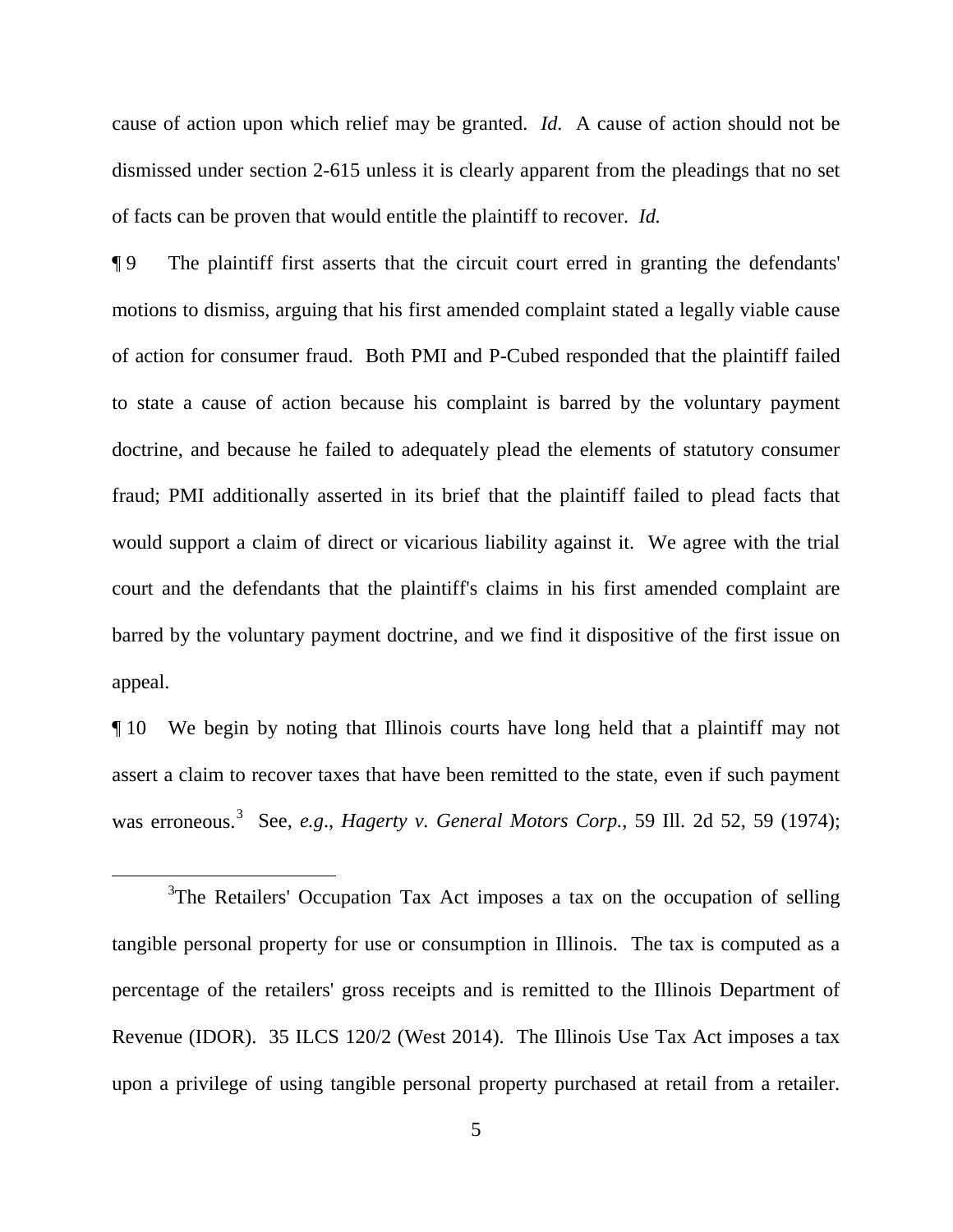*Adams v. Jewel Cos.*, 63 Ill. 2d 336, 348-49 (1976); *Lusinski v. Dominick's Finer Foods*, 136 Ill. App. 3d 640, 643-44 (1985). A taxpayer can only recover taxes voluntarily paid if such recovery is authorized by statute or by some showing of unjust enrichment. *Hagerty*, 59 Ill. 2d at 59; *Lusinski*, 136 Ill. App. 3d at 643; *Getto v. City of Chicago*, 86 Ill. 2d 39, 48-49 (1981). In the case before us, the plaintiff did not plead either that the defendants retained the tax rather than remitting it to the state, or that the defendants recovered the tax through a refund, which appears to be the only basis for seeking such restitution from the retailer. See *Hagerty*, 59 Ill. 2d at 60 (finding that the retailer was not enriched−"[i]f there was unjust enrichment, it was the State that was enriched"). The plaintiff's contention that his case may proceed even after the funds have been remitted to the state is without support in Illinois law. $4$ 

35 ILCS 105/3 (West 2014). The Use Tax Act requires Illinois retailers to collect the tax from customers; the retailer must then remit the tax to the IDOR. *Lusinski v. Dominick's Finer Foods*, 136 Ill. App. 3d 640, 643-44 (1985); 35 ILCS 105/3-45 (West 2014).

 $\overline{a}$ 

4 The plaintiff cites to *People ex rel. Hartigan v. Stianos*, 131 Ill. App. 3d 575, 581-82 (1985), and *Geary v. Dominick's Finer Foods, Inc*., 129 Ill. 2d 389, 408 (1989). However, both of these cases involve claims for injunctive relief and the involvement of the government itself, neither of which is true of the plaintiff's claims. *Hartigan* is distinguishable because it concerns a decision to allow a plaintiff to proceed with a motion for a preliminary injunction after the Attorney General sought injunctive relief to prevent retailers from continuing to overcharge taxes, not a suit allowing the plaintiff to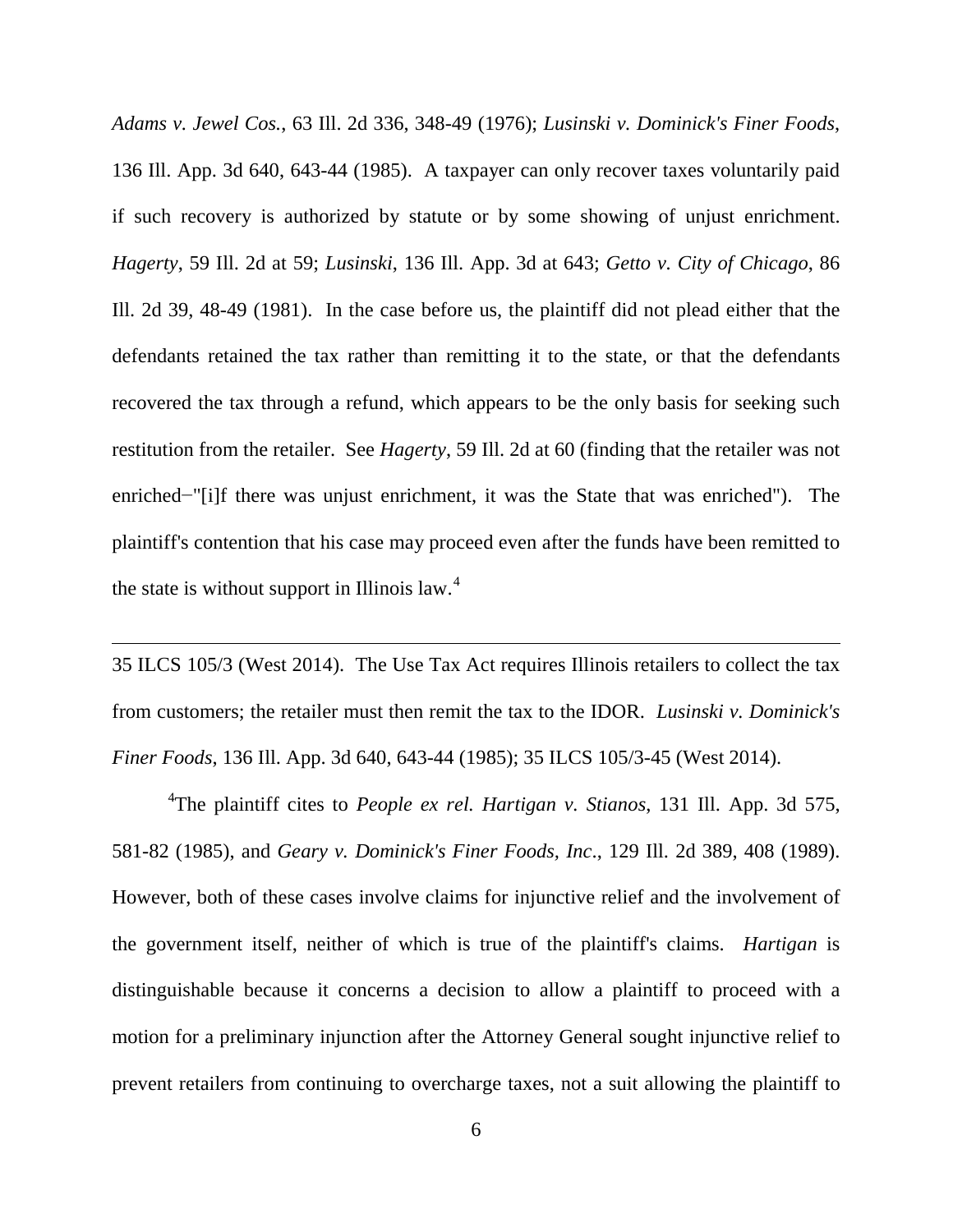¶ 11 Even if the plaintiff could demonstrate that his case can be maintained against a retailer after the taxes have been remitted to the state, we reiterate that the voluntary payment doctrine bars his claim.

¶ 12 The proper procedure for establishing involuntary payment of taxes to the state is set out in the Protest Fund Act, which provides that a consumer who wishes to contest a collection of the use tax can do so by paying under protest and then suing the retailer, the Director of the Department of Revenue, and the Illinois Treasurer to require that the corresponding retailers' occupation tax be paid under protest into a protest fund. 30 ILCS 230/2 (West 2014); *Lusinski*, 136 Ill. App. 3d at 643-44. When a plaintiff fails to follow the procedure outlined in the Protest Fund Act, the only grounds on which he can state a cause of action for a tax refund is to show that the exception to the voluntary payment doctrine applies to his factual situation. *Lusinski*, 136 Ill. App. 3d at 643-44. A taxpayer has paid taxes involuntarily if (1) the taxpayer lacked knowledge of the facts upon which

recover taxes already remitted to the state. 131 Ill. App. 3d at 581-82. *Geary* is distinguishable because it reached the supreme court upon a specific question certified under supreme court rule−whether the pleading had sufficiently established that the purchases were made under duress, rendering them involuntary for the purposes of the voluntary payment doctrine. 129 Ill. 2d at 392-93. There is no discussion in *Geary* about remittance of taxes or allowing a plaintiff to seek damages from a retailer after the retailer remits the tax to the state.

 $\overline{a}$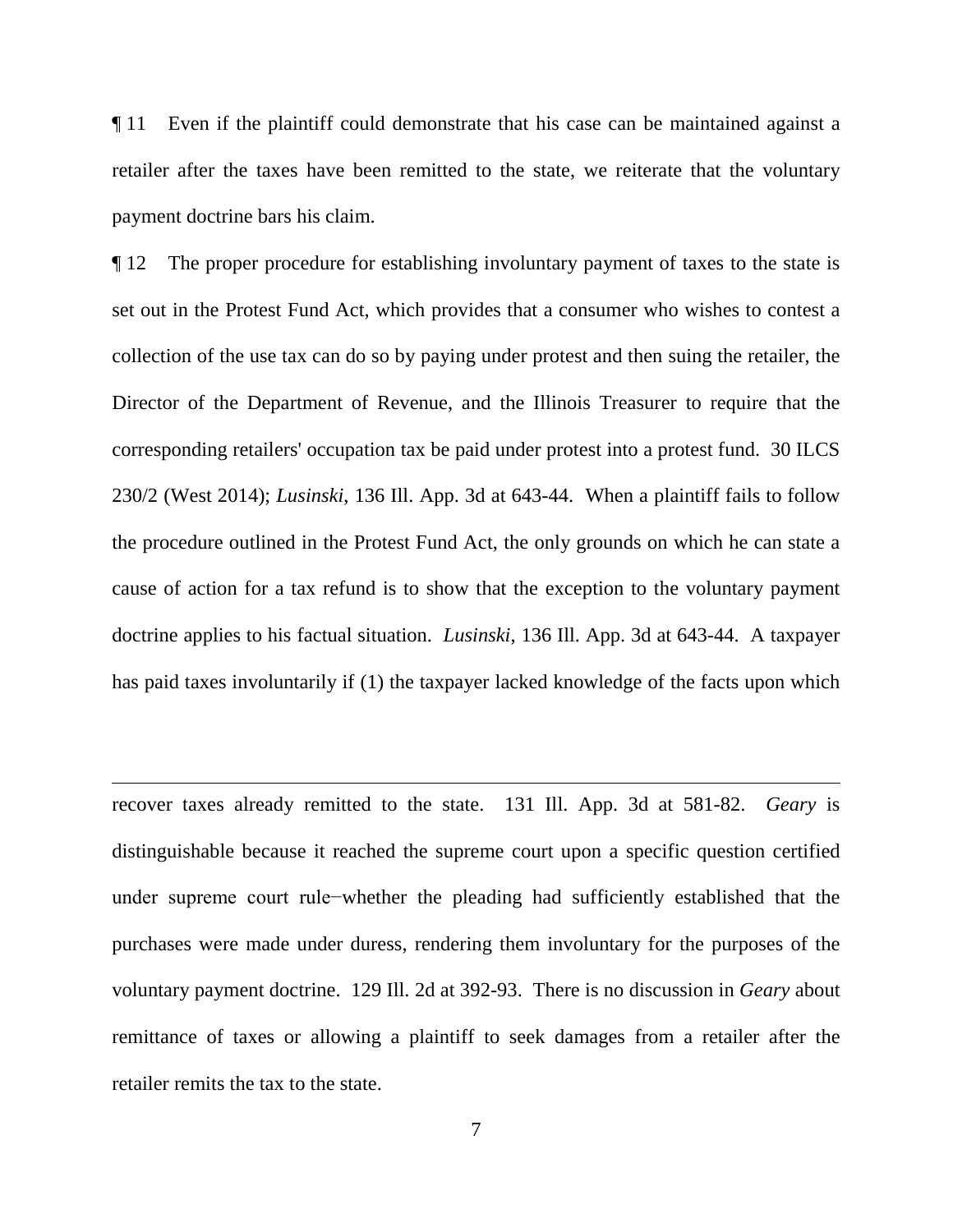to protest the taxes at the time he or she paid the taxes, or (2) the taxpayer paid the taxes under duress. *Getto*, 86 Ill. 2d at 48-49.

¶ 13 To reiterate, then, the voluntary payment doctrine provides that, absent fraud, misrepresentation, or mistake of fact, money that is voluntarily paid under a claim of right to the payment and with full knowledge of the facts by the payer cannot be recovered solely because the claim was incorrect or illegal, unless the payment was made as a result of compulsion. *Jenkins v. Concorde Acceptance Corp.*, 345 Ill. App. 3d 669, 675 (2003).

¶ 14 The plaintiff claims that multiple exceptions to the voluntary payment doctrine apply to his case, namely, that he alleged the exception of statutory fraud, that he did not make a knowing, voluntary payment, and that he made the payment under duress.

¶ 15 The plaintiff claims that because he alleged statutory fraud, "a widely recognized exception to the voluntary payment doctrine," his allegation should have defeated the defendants' motions to dismiss. However, the plaintiff fails to cite Illinois law in support of his contentions, and in fact, our courts have rejected the argument that a claim under the Consumer Fraud Act is immune from the voluntary payment doctrine. See *Jenkins v. Concorde Acceptance Corp.*, 345 Ill. App. 3d 669, 677 (2003) (finding that the plaintiff did not allege fraud but that the defendants violated the Consumer Fraud Act, a statute that eliminates many of the elements of common law fraud).

¶ 16 In any event, the plaintiff's amended complaint failed to sufficiently plead a violation of the Consumer Fraud Act. The plaintiff alleged in his first amended complaint that both PMI and P-Cubed have engaged in "an unfair and deceptive practice"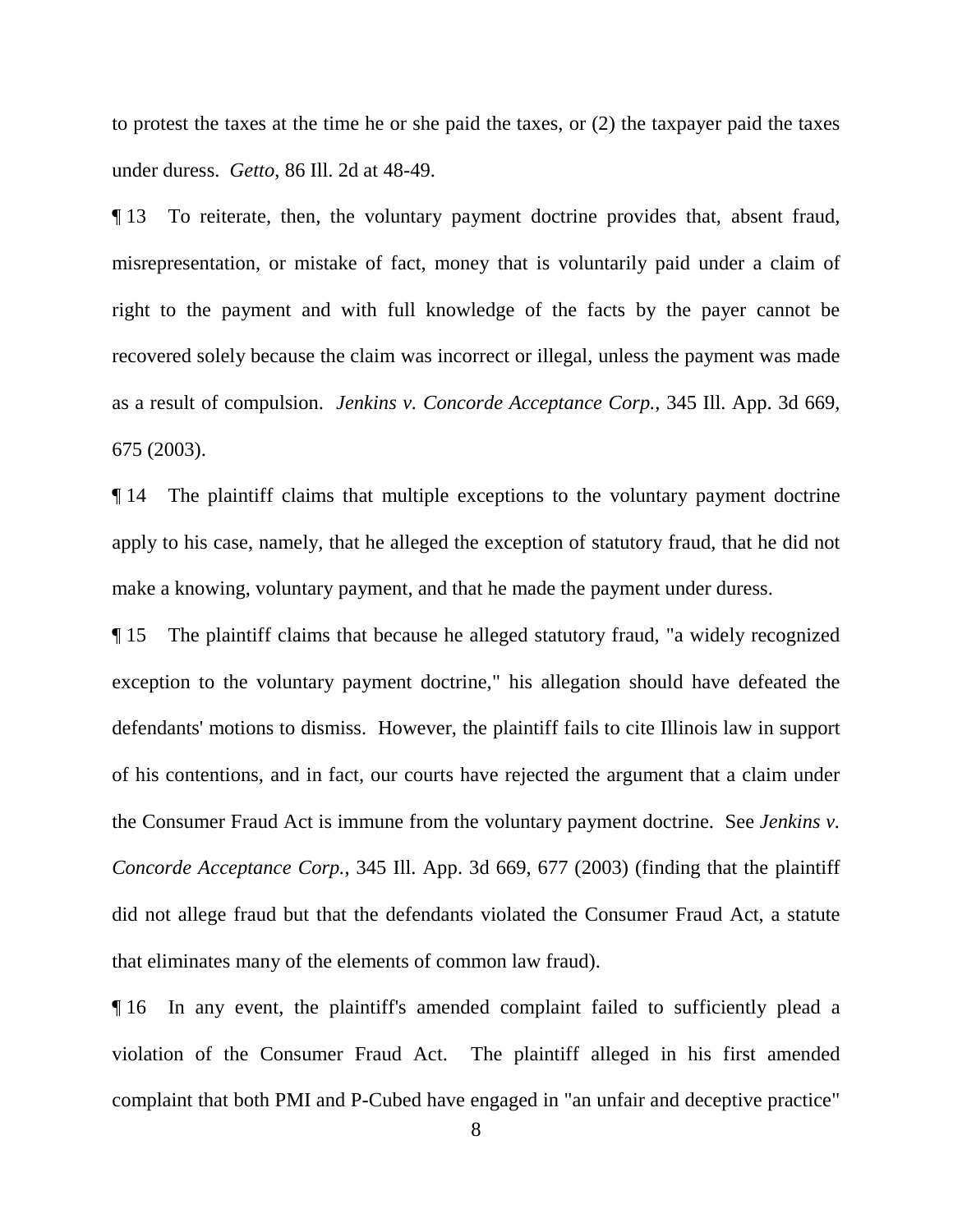pursuant to the Act, which prohibits unfair or deceptive acts or practices in the conduct of any trade or commerce. 815 ILCS 505/2 (West 2014). To state a cause of action under the Consumer Fraud Act, the plaintiff must allege: (1) a deceptive act or practice by the defendant; (2) that the defendant intended for the plaintiff to rely on the deception; (3) that the deception occurred in the conduct of a trade or commerce; (4) that the plaintiff suffered actual damages; and (5) that the damages were proximately caused by the deceptive conduct. *Flournoy v. Ameritech*, 351 Ill. App. 3d 583, 586 (2004).

¶ 17 Here, the plaintiff did not plead any facts that would demonstrate intent by either defendant for him to rely on a purported deception; the plaintiff states that the defendants have a "routine practice" of overcharging tax and the charge "was intended to cause the Plaintiff to rely on the guise that the sales tax was lawful." However, the plaintiff offers nothing more than the tax charge he paid in July 2014. These are not factual pleadings that can meet the elements of a cause of action. See *Adkins v. Sarah Bush Lincoln Health Center*, 129 Ill. 2d 497, 520 (1989) ("an actionable wrong cannot be made out merely by characterizing acts as having been wrongfully done; the pleading of conclusions alone will not suffice for the factual allegations upon which a cause of action must be based").

¶ 18 The plaintiff also alleges that the creation of a protest fund does not bar recovery if there is not a knowing, voluntary payment, and as he was not provided itemization of his tax payment until after the transaction was complete, his payment was unknowing. However, the plaintiff incorrectly asserts that a receipt is insufficient to put a customer on notice.

9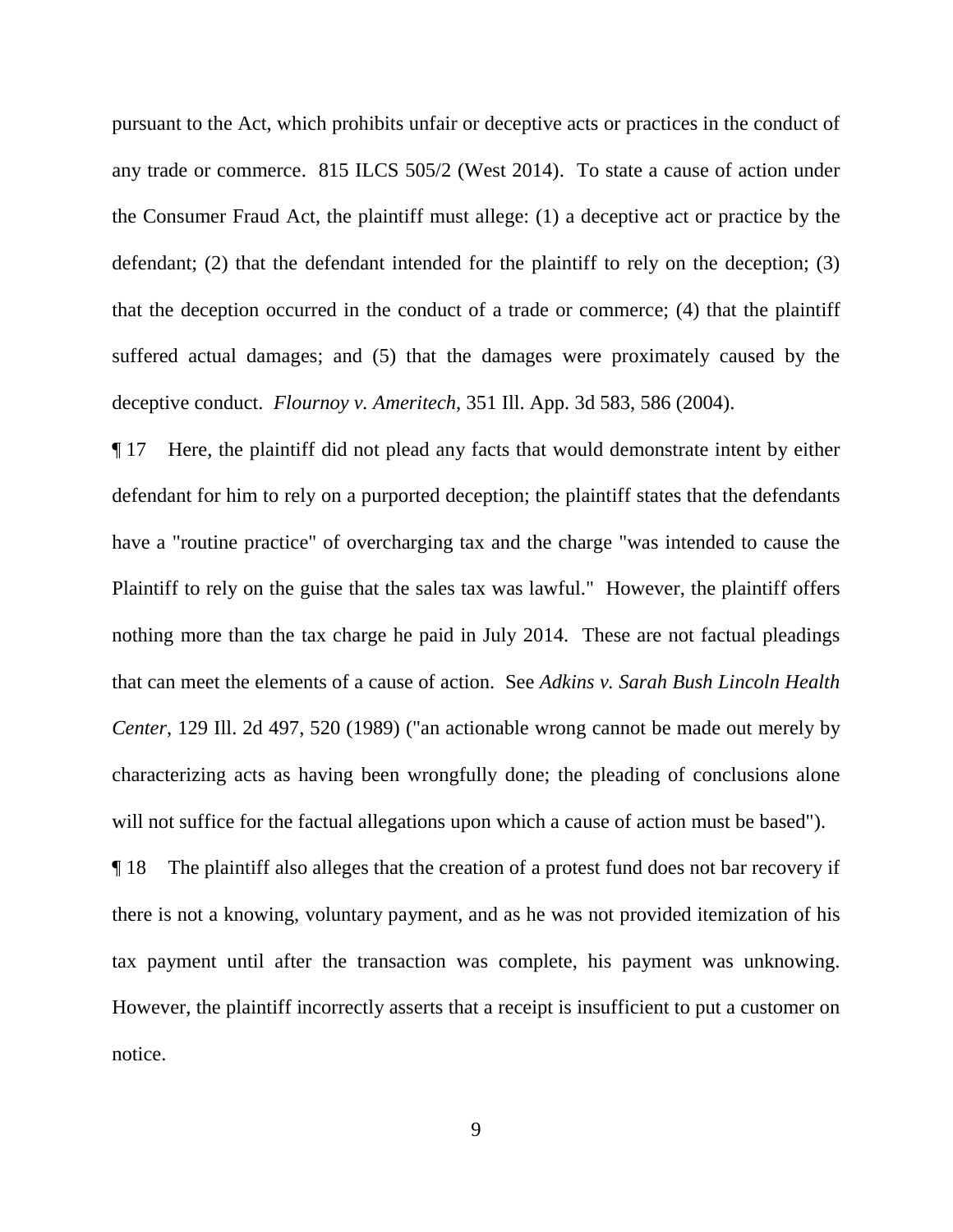¶ 19 In *Lusinski v. Dominick's Finer Foods, Inc.*, 136 Ill. App 3d 640 (1985), the plaintiff sought a refund of taxes paid by the plaintiff to the defendants on the stated value of nonreimbursable discount coupons. *Lusinski*, 136 Ill. App. 3d at 640-41. The plaintiff's complaint was dismissed for failure to state a cause of action, as she did not plead sufficient facts so as to come within the exception to the voluntary payment doctrine. *Id.* at  $644$ <sup>5</sup> The plaintiff argued that her payment was made without knowledge of facts sufficient to form a basis for protest; she attempted to demonstrate her lack of knowledge of sufficient facts by attaching cash register receipts as exhibits to her complaint. *Id.* The court found that the plaintiff's argument failed for two reasons: first, the receipts were dated subsequent to the date by which the defendants had halted collection of use tax on the relevant items, rendering those receipts irrelevant; second, even if the receipts had been from the appropriate time period, the receipts indicated the value of items purchased, the value of coupons redeemed, and the amount of tax charged. *Id.* This constituted sufficient information for the plaintiff to protest imposition of the tax. *Id*. Here, the plaintiff attached to his complaint a copy of the receipt for the transaction at issue, which showed the date, form of payment, amount charged, amount paid, and amount taxed. Therefore, as in *Lusinski*, the plaintiff's receipt was sufficient to put him on notice; his payment was not "unknowing" pursuant to the exceptions to the voluntary payment doctrine.

 $rac{1}{5}$ As we will discuss below, the *Lusinski* plaintiff also failed to show that she paid the tax under duress. *Lusinski*, 136 Ill. App. 3d at 644-45.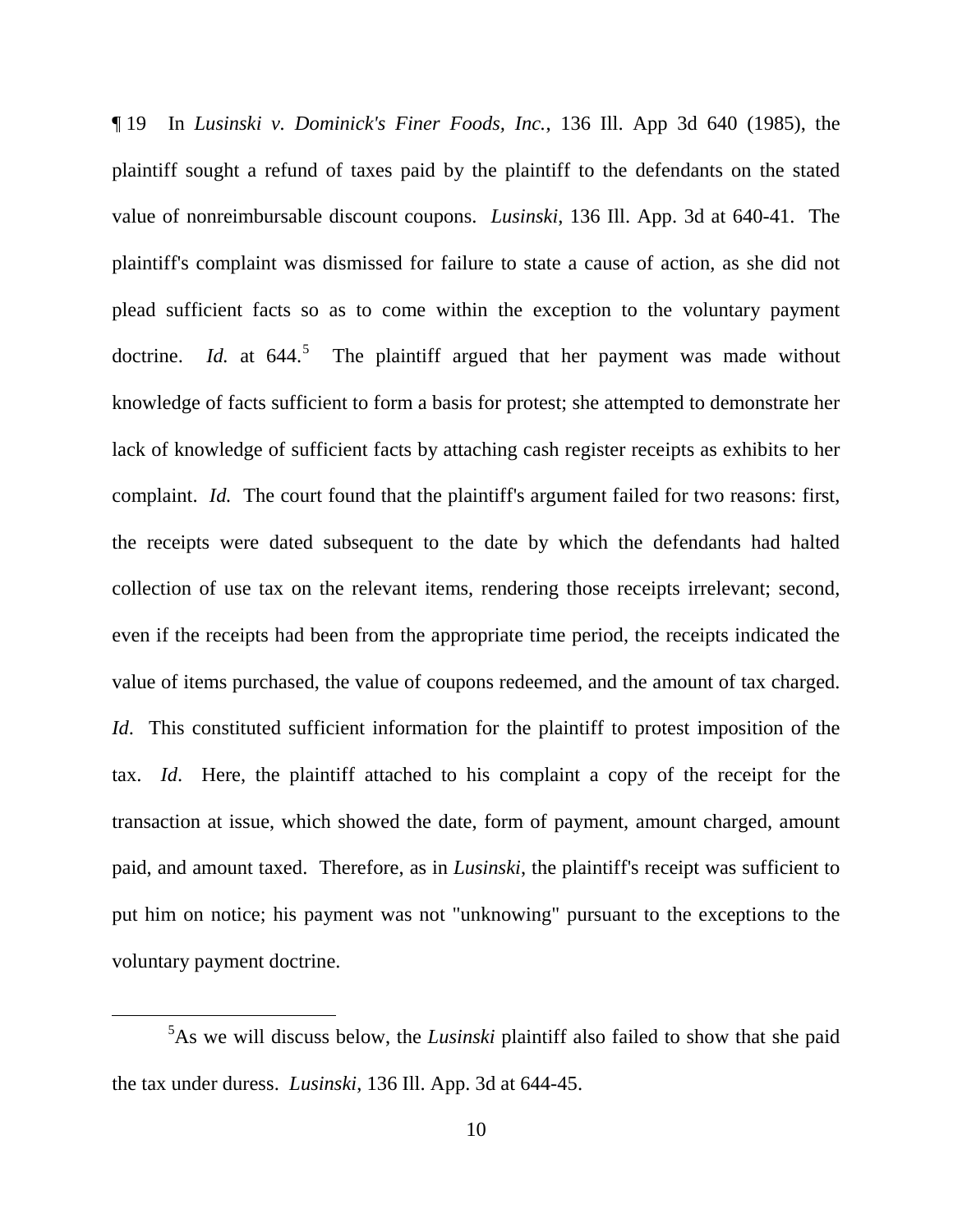¶ 20 Finally, the plaintiff argues that his claims are not barred by the voluntary payment doctrine because they were made under duress. Duress exists where there is some actual or threatened power believed to be possessed by the payee over the payor from which the latter has no reasonable means of immediate relief except by paying the tax. *Lusinski*, 136 Ill. App. 3d at 645. Our courts have also described duress as existing where the taxpayer's refusal to pay the tax would result in a loss of reasonable access to goods or services considered essential. *Wexler v. Wirtz Corp.,* 211 Ill. 2d 18, 24 (2004) (citing *Geary*, 129 Ill. 2d at 396-400). Specifically, the plaintiff appears to argue that his purchase of a take-and-bake pizza was made under duress because food is a basic human necessity. The plaintiff cites to *Geary v. Dominick's Finer Foods, Inc*., 129 Ill. 2d 389 (1989), in support of his claim.

¶ 21 In *Geary*, the plaintiffs initiated a class action suit alleging that the defendants imposed an illegal tax on feminine hygienic products. *Geary*, 129 Ill. 2d at 392. The Illinois Supreme Court was asked to determine whether the plaintiffs sufficiently pleaded duress under the voluntary payment doctrine when they alleged that tampons and sanitary napkins were necessities. *Id.* The court held that feminine hygiene products "are necessities of life" for postpubescent women, those products were "virtually the only ones available" for women during menstruation, and "[n]o reasonable alternative product exists." *Id*. at 398.

¶ 22 Here, the plaintiff argues that *Geary* supports his argument, because in distinguishing its plaintiffs from the *Lusinski* plaintiff's failure to sufficiently plead duress regarding her tax payment on coupons, the *Geary* court noted that the food coupons in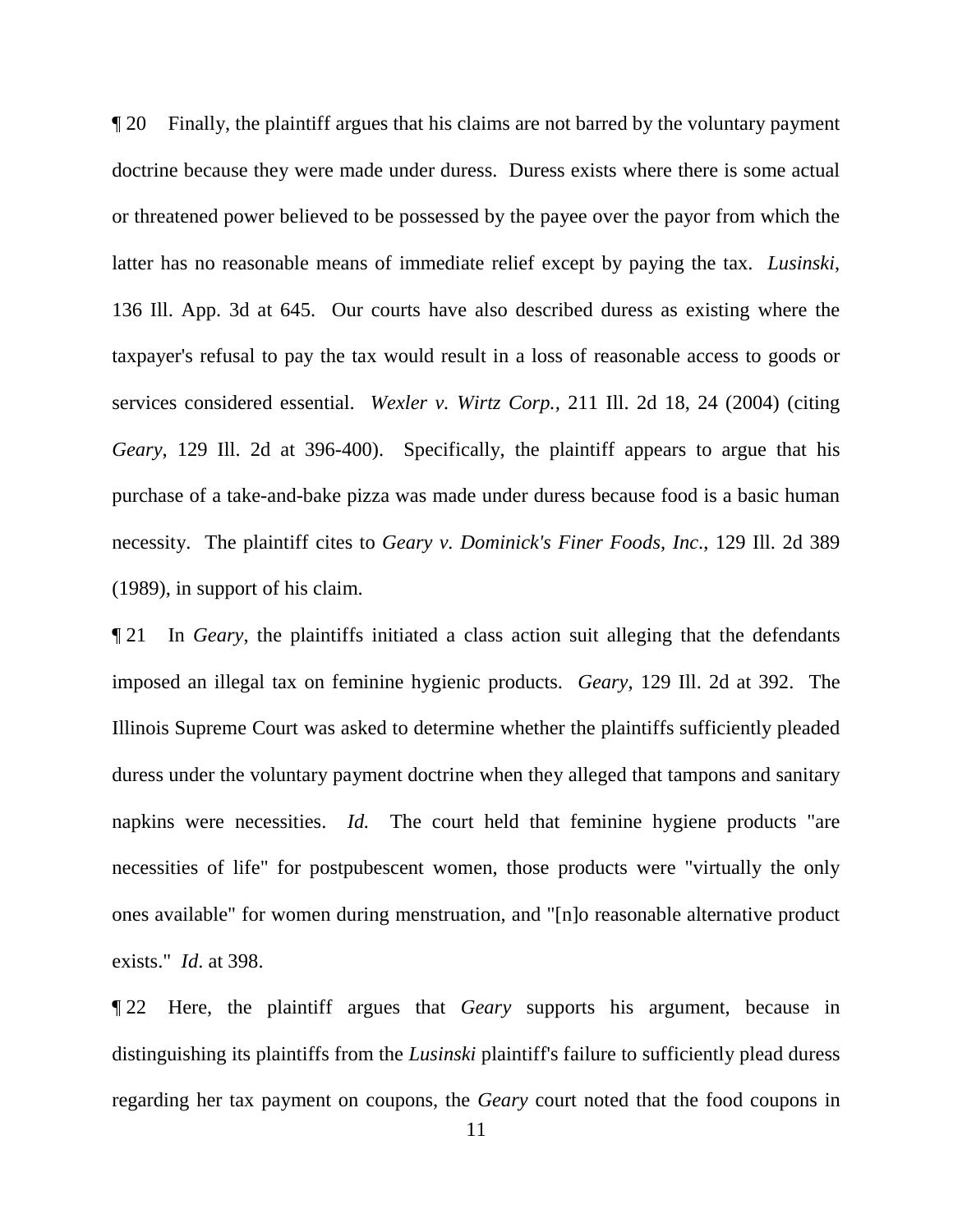*Lusinski* were not themselves essential, even though they "could be used for necessities such as food."

¶ 23 The circuit court properly rejected this argument. First, the supreme court did not hold that food was a necessity; it held that coupons were not necessities, whereas feminine hygiene products were necessities. *Id*. at 406. Furthermore, the court made a point not to decide whether any other products were necessities, and "[i]t may be that very few products would be necessities." (Emphasis omitted.) *Id*. at 407. As defendant PMI points out, the plaintiff cannot make a specialty item at a restaurant a necessity simply by identifying it within the broad genus of "food." A Papa Murphy's take-andbake pizza is not essential in the same way as feminine hygiene products are to menstruating women. The plaintiff did not pay the tax involuntarily; reasonable alternatives exist that fulfill a consumer's basic need for sustenance. We find that the plaintiff failed to sufficiently plead that his tax payment was made under duress.

¶ 24 The plaintiff next argues that the trial court erred in denying leave to file a second amended complaint. A trial court's denial of a motion for leave to amend a pleading is reviewed under an abuse of discretion standard. *Loyola Academy v. S&S Roof Maintenance, Inc*., 146 Ill. 2d 263, 273 (1992). In order to determine whether the trial court has abused its discretion, we look at four factors: (1) whether the proposed amendment would cure the defective pleading; (2) whether other parties would sustain prejudice or surprise by virtue of the proposed amendment; (3) whether the proposed amendment is timely; and (4) whether previous opportunities to amend the pleading could be identified. *Id*.